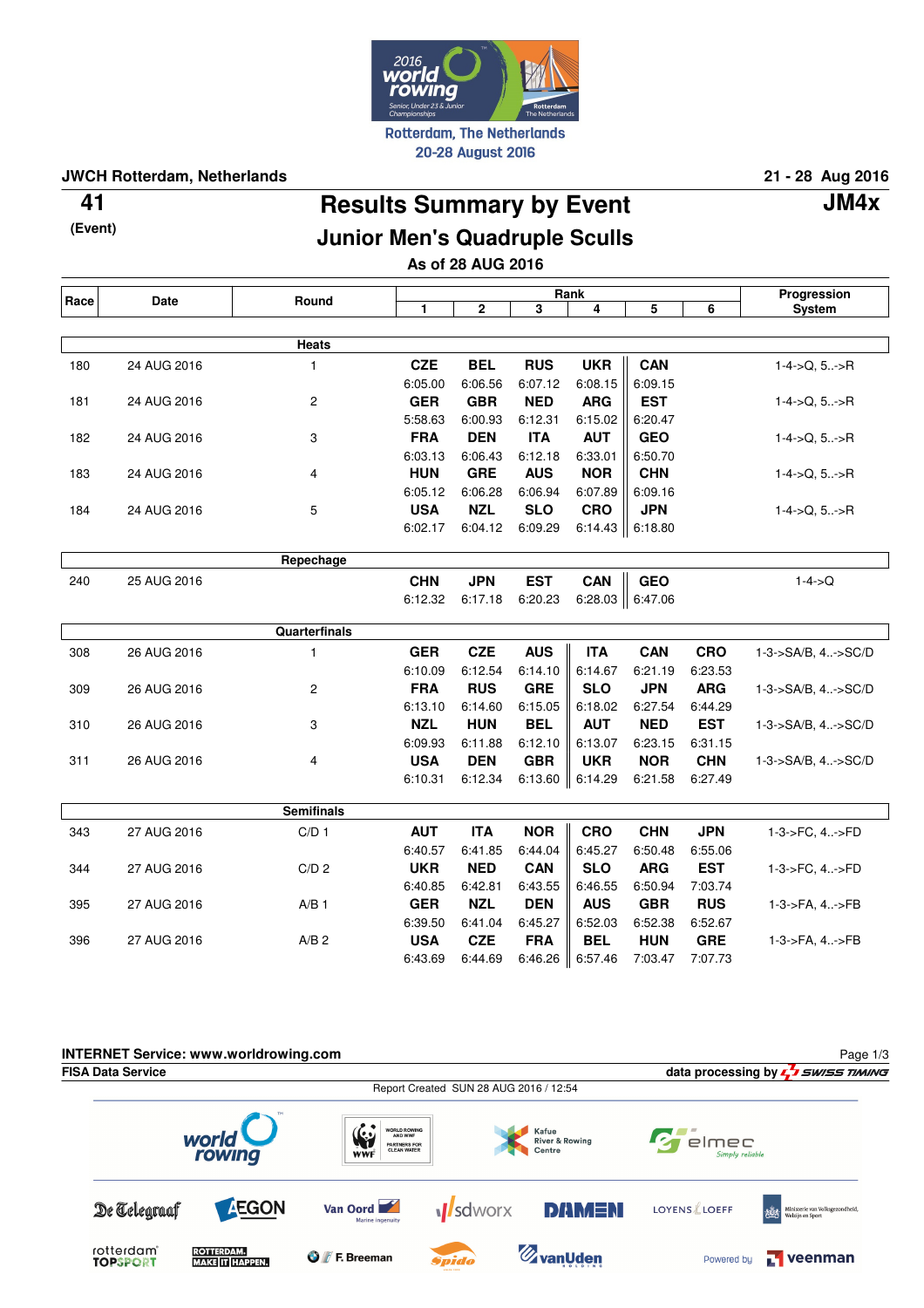

### **JWCH Rotterdam, Netherlands 21 - 28 Aug 2016**

**(Event)**

## **Results Summary by Event 41 JM4x Junior Men's Quadruple Sculls**

### **As of 28 AUG 2016**

| Race | Date        | Round         | Rank       |            |            |            |            |            | Progression |
|------|-------------|---------------|------------|------------|------------|------------|------------|------------|-------------|
|      |             |               |            | 2          | 3          | 4          | 5          | 6          | System      |
|      |             |               |            |            |            |            |            |            |             |
|      |             | <b>Finals</b> |            |            |            |            |            |            |             |
| 375  | 27 AUG 2016 | D             | <b>SLO</b> | <b>CRO</b> | <b>CHN</b> | <b>ARG</b> | <b>JPN</b> | <b>EST</b> |             |
|      |             |               | 6:59.51    | 6:59.80    | 7:04.83    | 7:17.97    | 7:21.30    | 7:22.10    |             |
| 383  | 27 AUG 2016 | С             | <b>AUT</b> | <b>UKR</b> | <b>ITA</b> | <b>NOR</b> | <b>CAN</b> | <b>NED</b> |             |
|      |             |               | 6:51.24    | 6:53.07    | 6:55.17    | 7:02.68    | 7:03.75    | 7:07.36    |             |
| 413  | 28 AUG 2016 | B             | <b>GRE</b> | <b>BEL</b> | <b>RUS</b> | <b>HUN</b> | <b>GBR</b> | <b>AUS</b> |             |
|      |             |               | 6:01.65    | 6:03.67    | 6:04.62    | 6:05.55    | 6:06.13    | 6:08.04    |             |
| 426  | 28 AUG 2016 | A             | <b>CZE</b> | <b>GER</b> | <b>USA</b> | <b>FRA</b> | <b>NZL</b> | <b>DEN</b> |             |
|      |             |               | 5:56.77    | 5:58.89    | 6:00.32    | 6:05.15    | 6:09.60    | 6:14.65    |             |

#### **PARTICIPATING CREWS**

**CZE**

(b) OVASHVILI Mikheil (2) MATCHARASHVILI Givi (3) PURTSKHVANIDZE Zura (s) KINTIRAIA Zurab

## **JPN**

(b) KAWABATA Haruto (2) ISHIZUKA Shinnosuke (3) EHATA Rinsai (s) YOSHIDA Takuto

**BEL** (b) BEERLANDT Liam (2) DE WITTE Sander (3) VERKEST Bert Herman V

(s) COLPAERT Marlon **DEN** (b) FREDERIKSEN Niels

(2) MAZZA Oscar (3) KNUDSEN Mikkel (s) EIGENBROD Emil

#### **GER**

(b) ENGELBRACHT Malte (2) FISCHER Matthias (3) BEREND Jan (s) SCHLOTT Simon

**NED** (b) BUIST Willem (2) DE MONCHY Charles (3) TILANUS Lodewijk (s) HOGEBOOM Thomas

#### **CAN**

(b) VAN GESSEL Sean (2) MATSON Alexander (3) NICOLSON Aelon (s) NAAR Jared

**EST**

(b) KOPPEL Ander (2) LASN Tristan (3) RAHUOJA Martin (s) KODASMA Margus

#### **GRE**

(b) DEMELIS Nikolaos (2) SAKAS Dimitrios (3) BALLIS Petros (s) PAPAKONSTANTINOU Antonios

#### **NOR**

(b) JUEL Jonas (2) STEINNES Martin (3) YNGSDAL Nicolay (s) BENSKE Lars



(s) PACHECO Federico **AUS** (b) BRENNER Maximilian (2) KENCH Jackson (3) BARNES Thomas (s) BEVAN Pasha

#### **CHN**

**ARG** (b) SORIA Emiliano (2) ROMERO Joel (3) OLAY Tobias

(b) QIN Shoudu (2) LIU Haiyang (3) ZHOU Jiaqi (s) QI Yingli

#### **FRA**

(b) CORDONNIER Alexandre (2) DESGRIPPES Stanislas (3) CATOUL Esteban (s) RICARD Paul-Antoine

#### **HUN**

(b) ILLENYI Daniel (2) BORSANYI Gabor (3) SCHOPF Barnabas (s) KEREKES Krisztian

#### (b) BARBACA Domagoj (2) HABUDA Karlo (3) GIROTTO Mihael (s) CESAREC Boris **GBR**

**CRO**

(b) MAWBY James (2) DIGBY Thomas (3) ARMSTRONG Josh (s) PLAUT Nick

**ITA**

(b) GALOFORO Sebastiano (2) DINI Federico (3) GIANOLLI Antonio (s) PESCIALLI Elias

**AUT** (b) SIGL Anton

(2) RACHBAUER Maximilian (3) ANSTISS Liam (s) LAGGNER Patrick

(b) FLEISSNER Jan (2) CINCIBUCH Jan (3) BEZDEK Eduard (s) ZAVADIL Jan